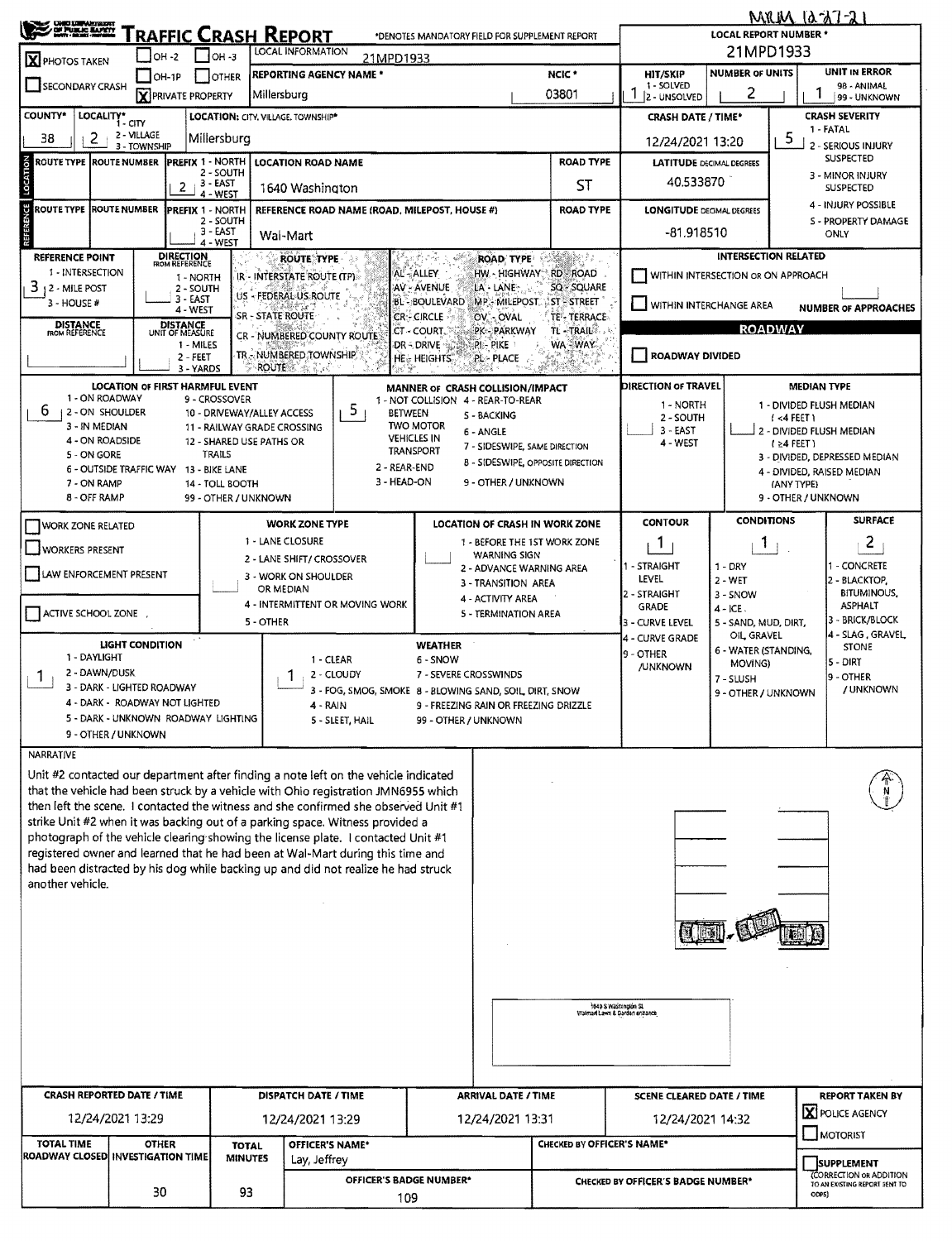|                                                                      |                                                                                          |                                                           |            |                                                                         |                                             |                                                   | <b>LOCAL REPORT NUMBER</b>                            |                                               |                                                   |                                                      |  |  |  |  |  |
|----------------------------------------------------------------------|------------------------------------------------------------------------------------------|-----------------------------------------------------------|------------|-------------------------------------------------------------------------|---------------------------------------------|---------------------------------------------------|-------------------------------------------------------|-----------------------------------------------|---------------------------------------------------|------------------------------------------------------|--|--|--|--|--|
| <b>OHO DEPARTMENT</b><br>DE PUBLIQ BARRIT<br><b>NIT</b>              |                                                                                          |                                                           |            |                                                                         |                                             |                                                   |                                                       | 21MPD1933                                     |                                                   |                                                      |  |  |  |  |  |
| UNIT#<br>OWNER NAME: LAST, FIRST, MIDDLE (E) SAME AS DRIVER)         |                                                                                          |                                                           |            |                                                                         |                                             |                                                   | OWNER PHONE:INCLUDE AREA CODE (E) SAME AS DRIVER)     | DAMAGE                                        |                                                   |                                                      |  |  |  |  |  |
|                                                                      | LANTZER, JOHN, A                                                                         |                                                           |            |                                                                         |                                             | 330-276-7741                                      |                                                       | <b>DAMAGE SCALE</b>                           |                                                   |                                                      |  |  |  |  |  |
|                                                                      | OWNER ADDRESS: STREET, CITY, STATE, ZIP( E) SAME AS DRIVER)                              |                                                           |            |                                                                         |                                             |                                                   | 1 - NONE                                              |                                               | 3 - FUNCTIONAL DAMAGE                             |                                                      |  |  |  |  |  |
|                                                                      | 2388 TR 66, KILLBUCK, OH, 44637                                                          |                                                           |            |                                                                         |                                             |                                                   |                                                       | 2<br>2 - MINOR DAMAGE<br>4 - DISABLING DAMAGE |                                                   |                                                      |  |  |  |  |  |
|                                                                      | <b>COMMERCIAL CARRIER: NAME, ADDRESS, CITY, STATE, ZIP</b>                               |                                                           |            |                                                                         | COMMERCIAL CARRIER PHONE: INCLUDE AREA CODE |                                                   |                                                       | 9 - UNKNOWN                                   |                                                   |                                                      |  |  |  |  |  |
|                                                                      |                                                                                          |                                                           |            |                                                                         |                                             |                                                   |                                                       |                                               | <b>DAMAGED AREA(S)</b><br>INDICATE ALL THAT APPLY |                                                      |  |  |  |  |  |
| LP STATE   LICENSE PLATE #<br><b>VEHICLE IDENTIFICATION #</b>        |                                                                                          |                                                           |            |                                                                         |                                             | <b>VEHICLE YEAR</b>                               | <b>VEHICLE MAKE</b>                                   |                                               |                                                   |                                                      |  |  |  |  |  |
| <b>JMN6955</b><br>OH<br><b>INSURANCE COMPANY</b><br><b>INSURANCE</b> |                                                                                          |                                                           |            | 1J8GN28KX8W224363<br><b>INSURANCE POLICY #</b>                          |                                             | 2008<br><b>COLOR</b>                              | JEEP<br><b>VEHICLE MODEL</b>                          | 12                                            |                                                   |                                                      |  |  |  |  |  |
| LAJVERIFIED<br><b>PROGRESSIVE</b>                                    |                                                                                          |                                                           |            | 900844241                                                               |                                             | <b>RED</b>                                        | <b>OTHER/UNKNOWN</b>                                  | 10                                            |                                                   |                                                      |  |  |  |  |  |
|                                                                      | <b>TYPE OF USE</b>                                                                       |                                                           |            | US DOT #                                                                |                                             | TOWED BY: COMPANY NAME                            |                                                       |                                               |                                                   |                                                      |  |  |  |  |  |
| IN EMERGENCY<br>COMMERCIAL<br>GOVERNMENT<br>RESPONSE                 |                                                                                          |                                                           |            |                                                                         | <b>HAZARDOUS MATERIAL</b>                   |                                                   |                                                       |                                               |                                                   |                                                      |  |  |  |  |  |
| <b>INTERLOCK</b><br><b>DEVICE</b>                                    | X HIT/SKIP UNIT                                                                          | # OCCUPANTS                                               |            | VEHICLE WEIGHT GVWR/GCWR<br>1 - ≤10K LBS.                               |                                             | <b>MATERIAL</b><br>CLASS <sup>#</sup>             |                                                       |                                               |                                                   |                                                      |  |  |  |  |  |
| <b>EQUIPPED</b>                                                      |                                                                                          |                                                           |            | 2 - 10.001 - 26K LBS.<br>$3 - 26K$ LBS.                                 |                                             | RELEASED<br>PLACARD                               |                                                       |                                               | 12                                                |                                                      |  |  |  |  |  |
|                                                                      | 1 - PASSENGER CAR                                                                        | 6 - VAN (9-15 SEATS)                                      |            | 12 - GOLF CART                                                          |                                             | 18 - LIMO (LIVERY VEHICLE)                        | 23 - PEDESTRIAN/SKATER                                |                                               |                                                   | 12                                                   |  |  |  |  |  |
| 3                                                                    | 2 - PASSENGER VAN<br>(MINIVAN)                                                           | 7 - MOTORCYCLE 2-WHEELED<br>8 - MOTORCYCLE 3-WHEELED      |            | 13 - SNOWMO8ILE<br>14 - SINGLE UNIT                                     | 20 - OTHER VEHICLE                          | 19 - BUS (16+ PASSENGERS)                         | 24 - WHEELCHAIR (ANY TYPE)<br>2S - OTHER NON-MOTORIST |                                               | 11                                                |                                                      |  |  |  |  |  |
|                                                                      | UNIT TYPE 3 - SPORT UTILITY<br>VEHICLE                                                   | 9 - AUTOCYCLE                                             |            | TRUCK<br>15 - SEMI-TRACTOR                                              | 21 - HEAVY EQUIPMENT                        |                                                   | 26 - BICYCLE                                          |                                               | 10<br>9                                           |                                                      |  |  |  |  |  |
|                                                                      | 4 - PICK UP                                                                              | 10 - MOPED OR MOTORIZED<br>BICYCLE                        |            | 16 - FARM EQUIPMENT                                                     |                                             | 22 - ANIMAL WITH RIDER OR<br>ANIMAL-DRAWN VEHICLE | 27 - TRAIN                                            |                                               |                                                   |                                                      |  |  |  |  |  |
|                                                                      | 5 - CARGO VAN<br>(ATV/UTV)                                                               | 11 - ALL TERRAIN VEHICLE                                  |            | 17 - MOTORHOME                                                          |                                             |                                                   | 99 - UNKNOWN OR HIT/SKIP                              |                                               |                                                   |                                                      |  |  |  |  |  |
|                                                                      | # OF TRAILING UNITS                                                                      |                                                           |            |                                                                         |                                             |                                                   |                                                       | 12                                            |                                                   | 12                                                   |  |  |  |  |  |
|                                                                      | WAS VEHICLE OPERATING IN AUTONOMOUS                                                      |                                                           |            | 0 - NO AUTOMATION                                                       |                                             | 3 - CONDITIONAL AUTOMATION 9 - UNKNOWN            |                                                       |                                               |                                                   | 12                                                   |  |  |  |  |  |
| 2                                                                    | MODE WHEN CRASH OCCURRED?                                                                |                                                           | o          | 1 - DRIVER ASSISTANCE                                                   |                                             | 4 - HIGH AUTOMATION                               |                                                       |                                               |                                                   | 10                                                   |  |  |  |  |  |
|                                                                      | 1 - YES 2 - NO 9 - OTHER / UNKNOWN AUTONOMOUS 2 - PARTIAL AUTOMATION 5 - FULL AUTOMATION |                                                           | MODE LEVEL |                                                                         |                                             |                                                   |                                                       |                                               |                                                   |                                                      |  |  |  |  |  |
|                                                                      | 1 - NONE                                                                                 | 6 - BUS - CHARTER/TOUR                                    |            | $11 - FIRE$                                                             | 16 - FARM                                   |                                                   | 21 - MAIL CARRIER                                     |                                               |                                                   |                                                      |  |  |  |  |  |
|                                                                      | 2 - TAXI                                                                                 | 7 - BUS - INTERCITY                                       |            | 12 - MILITARY                                                           |                                             | 17 - MOWING                                       | 99 - OTHER / UNKNOWN                                  |                                               |                                                   | 6                                                    |  |  |  |  |  |
| <b>SPECIAL</b>                                                       | 3 - ELECTRONIC RIDE<br>SHARING                                                           | <b>B-BUS-SHUTTLE</b><br>9 - BUS - OTHER                   |            | 13 - POLICE<br>14 - PUBLIC UTILITY                                      |                                             | 18 - SNOW REMOVAL<br>19 - TOWING                  |                                                       |                                               |                                                   |                                                      |  |  |  |  |  |
|                                                                      | <b>FUNCTION 4 - SCHOOL TRANSPORT</b><br>S - BUS - TRANSIT/COMMUTER                       | 10 - AMBULANCE                                            |            | 15 - CONSTRUCTION EQUIP.                                                |                                             | 20 - SAFETY SERVICE<br>PATROL                     |                                                       |                                               | 12                                                | 12<br>12                                             |  |  |  |  |  |
|                                                                      |                                                                                          |                                                           |            |                                                                         |                                             |                                                   |                                                       |                                               |                                                   |                                                      |  |  |  |  |  |
| 1                                                                    | 1 - NO CARGO BODY TYPE<br>/ NOT APPLICABLE                                               | 4 - LOGGING<br>5 - INTERMODAL                             |            | 7 - GRAIN/CHIPS/GRAVEL<br>B - POLE                                      | 11 - DUMP                                   | 12 - CONCRETE MIXER                               | 99 - OTHER / UNKNOWN                                  |                                               |                                                   | गा                                                   |  |  |  |  |  |
| <b>CARGO</b><br><b>BODY</b>                                          | $2 - BUS$<br>3 - VEHICLE TOWING                                                          | <b>CONTAINER CHASSIS</b><br>6 - CARGOVAN                  |            | 9 - CARGO TANK                                                          |                                             | 13 - AUTO TRANSPORTER                             |                                                       |                                               |                                                   | $\frac{1}{2}$<br>9<br>9<br>в                         |  |  |  |  |  |
| <b>TYPE</b>                                                          | ANOTHER MOTOR VEHICLE                                                                    | /ENCLOSED BOX                                             |            | 10 - FLAT BED                                                           |                                             | 14 - GARBAGE/REFUSE                               |                                                       |                                               |                                                   | Θ                                                    |  |  |  |  |  |
|                                                                      | 1 - TURN SIGNALS                                                                         | 4 - BRAKES                                                |            | 7 - WORN OR SLICK TIRES                                                 |                                             | 9 - MOTOR TROUBLE                                 | 99 - OTHER / UNKNOWN                                  |                                               |                                                   |                                                      |  |  |  |  |  |
| <b>VEHICLE</b>                                                       | 2 - HEAD LAMPS<br>3 - TAIL LAMPS                                                         | 5 - STEERING<br><b>6 - TIRE BLOWOUT</b>                   |            | 8 - TRAILER EQUIPMENT<br>DEFECTIVE                                      |                                             | 10 - DISABLED FROM PRIOR<br><b>ACCIDENT</b>       |                                                       |                                               |                                                   |                                                      |  |  |  |  |  |
| <b>DEFECTS</b>                                                       |                                                                                          |                                                           |            |                                                                         |                                             |                                                   |                                                       | $\Box$ - NO DAMAGE [ 0 ]                      |                                                   | L.J. UNDERCARRIAGE [ 14 ]                            |  |  |  |  |  |
|                                                                      | 1 - INTERSECTION -<br>MARKED CROSSWALK                                                   | 4 - MIDBLOCK -<br>MARKED CROSSWALK                        |            | 7 - SHOULDER/ROADSIDE                                                   |                                             | 10 - DRIVEWAY ACCESS<br>11 - SHARED USE PATHS     | 99 - OTHER / UNKNOWN                                  | $\Box$ - TOP [ 13 ]                           |                                                   | $\Box$ - ALL AREAS [ 15 ]                            |  |  |  |  |  |
| NON-<br>MOTORIST                                                     | 2 - INTERSECTION -<br><b>UNMARKED CROSSWALK</b>                                          | S - TRAVEL LANE -<br>OTHER LOCATION                       |            | 8 - SIDEWALK<br>9 - MEDIAN/CROSSING                                     |                                             | OR TRAILS<br>12 - FIRST RESPONDER                 |                                                       |                                               |                                                   | $\Box$ - UNIT NOT AT SCENE [ 16 ]                    |  |  |  |  |  |
| LOCATION                                                             | 3 - INTERSECTION - OTHER                                                                 | 6 - BICYCLE LANE                                          |            | <b>ISLAND</b>                                                           |                                             | AT INCIDENT SCENE                                 |                                                       |                                               |                                                   |                                                      |  |  |  |  |  |
|                                                                      | 1 - NON-CONTACT                                                                          | 1 - STRAIGHT AHEAD<br>2 - BACKING                         |            | 9 - LEAVING TRAFFIC<br>LANE                                             |                                             | 15 - WALKING, RUNNING,<br>JOGGING, PLAYING        | 21 - STANDING OUTSIDE<br>DISABLED VEHICLE             |                                               |                                                   | <b>INITIAL POINT OF CONTACT</b>                      |  |  |  |  |  |
| з                                                                    | 2 - NON-COLLISION<br>2                                                                   | 3 - CHANGING LANES                                        |            | 10 - PARKED                                                             |                                             | 16 - WORKING                                      | 99 - OTHER / UNKNOWN                                  | 0 - NO DAMAGE                                 |                                                   | 14 - UNDERCARRIAGE                                   |  |  |  |  |  |
| <b>ACTION</b>                                                        | 3 - STRIKING<br>4 - STRUCK                                                               | 4 - OVERTAKING/PASSING<br>PRE-CRASH 5 - MAKING RIGHT TURN |            | 11 - SLOWING OR STOPPED<br>IN TRAFFIC                                   |                                             | 17 - PUSHING VEHICLE<br>1B - APPROACHING OR       |                                                       | 7                                             | <b>DIAGRAM</b>                                    | 1-12 - REFER TO UNIT 15 - VEHICLE NOT AT SCENE       |  |  |  |  |  |
|                                                                      | <b>S - BOTH STRIKING</b>                                                                 | <b>ACTIONS 6 - MAKING LEFT TURN</b><br>7 - MAKING U-TURN  |            | 12 - DRIVERLESS<br>13 - NEGOTIATING A CURVE                             |                                             | LEAVING VEHICLE<br>19 - STANDING                  |                                                       | 13 - TOP                                      |                                                   | 99 - UNKNOWN                                         |  |  |  |  |  |
|                                                                      | & STRUCK                                                                                 | 8 - ENTERING TRAFFIC                                      |            | 14 - ENTERING OR CROSSING                                               |                                             | 20 - OTHER NON-MOTORIST                           |                                                       |                                               |                                                   |                                                      |  |  |  |  |  |
|                                                                      | 9 - OTHER / UNKNOWN<br>1 NONE                                                            | LANE                                                      |            | SPECIFIED LOCATION<br>8 - FOLLOWING TOO CLOSE 13 - IMPROPER START FROM  |                                             | 18 - OPERATING DEFECTIVE                          | 23 - OPENING DOOR INTO                                | <b>TRAFFICWAY FLOW</b>                        |                                                   | TRAFFIC<br><b>TRAFFIC CONTROL</b>                    |  |  |  |  |  |
|                                                                      | 2 - FAILURE TO YIELD<br>3 - RAN RED LIGHT                                                | /ACDA<br>9 - IMPROPER LANE                                |            | A PARKED POSITION<br>14 - STOPPED OR PARKED                             |                                             | EQUIPMENT                                         | <b>ROADWAY</b><br>99 - OTHER IMPROPER                 | 1 - ONE-WAY                                   |                                                   | 1 - ROUNDABOUT 4 - STOP SIGN                         |  |  |  |  |  |
| 12                                                                   | 4 - RAN STOP SIGN                                                                        | <b>CHANGE</b>                                             |            | ILLEGALLY                                                               |                                             | 19 - LOAD SHIFTING<br>/FALLING/SPILLING           | <b>ACTION</b>                                         | 2 - TWO-WAY<br>2                              | 6                                                 | 2 - SIGNAL<br>S - YIELD SIGN                         |  |  |  |  |  |
|                                                                      | S - UNSAFE SPEED<br>CONTRIBUTING 6 - IMPROPER TURN                                       | 10 - IMPROPER PASSING<br>11 - DROVE OFF ROAD              |            | 15 - SWERVING TO AVOID<br>16 - WRONG WAY                                |                                             | 20 - IMPROPER CROSSING<br>21 - LYING IN ROADWAY   |                                                       |                                               |                                                   | 3 - FLASHER<br>6 - NO CONTROL                        |  |  |  |  |  |
|                                                                      | CIRCUMSTANCES <sub>7</sub> - LEFT OF CENTER                                              | 12 - IMPROPER BACKING                                     |            | 17 - VISION OBSTRUCTION                                                 |                                             | 22 - NOT DISCERNIBLE                              |                                                       | # OF THROUGH LANES                            |                                                   | <b>RAIL GRADE CROSSING</b>                           |  |  |  |  |  |
|                                                                      | <b>SEOUENCE OF EVENTS</b>                                                                |                                                           |            |                                                                         |                                             |                                                   |                                                       | ON ROAD                                       |                                                   | 1 - NOT INVLOVED<br>2 - INVOLVED-ACTIVE CROSSING     |  |  |  |  |  |
|                                                                      | kama masa ka salah satu satu tersebut d<br>1 - OVERTURN/ROLLOVER 7 - SEPARATION OF UNITS |                                                           |            | <b>EVENTS</b>                                                           |                                             |                                                   |                                                       | 2                                             | 1                                                 | 3 - INVOLVED-PASSIVE CROSSING                        |  |  |  |  |  |
| 21                                                                   | 2 - FIRE/EXPLOSION                                                                       | 8 - RAN OFF ROAD RIGHT                                    |            | 12 - DOWNHILL RUNAWAY<br>13 - OTHER NON-COLLISION 20 - MOTOR VEHICLE IN |                                             | 19 - ANIMAL -OTHER                                | 23 - STRUCK BY FALLING,<br>SHIFTING CARGO OR          |                                               |                                                   | UNIT / NON-MOTORIST DIRECTION                        |  |  |  |  |  |
|                                                                      | 3 - IMMERSION<br>4 - JACKKNIFE                                                           | 9 - RAN OFF ROAD LEFT<br>10 - CROSS MEDIAN                |            | 14 - PEDESTRIAN<br>15 - PEDALCYCLE                                      |                                             | <b>TRANSPORT</b><br>21 - PARKED MOTOR             | ANYTHING SET IN<br>MOTION BY A MOTOR                  |                                               |                                                   | 1 - NORTH<br>S - NORTHEAST                           |  |  |  |  |  |
| 2                                                                    | S - CARGO / EQUIPMENT<br>LOSS OR SHIFT                                                   | 11 - CROSS CENTERLINE -<br>OPPOSITE DIRECTION             |            | 16 - RAILWAY VEHICLE                                                    |                                             | <b>VEHICLE</b><br>22 - WORK ZONE                  | <b>VEHICLE</b><br>24 - OTHER MOVABLE                  |                                               |                                                   | 2 - SOUTH<br>6 - NORTHWEST                           |  |  |  |  |  |
| з                                                                    | 6 - EQUIPMENT FAILURE                                                                    | OF TRAVEL                                                 |            | 17 - ANIMAL - FARM<br>18 - ANIMAL - DEER                                |                                             | <b>MAINTENANCE</b>                                | OBJECT                                                | FROM  <br>TO                                  | 3                                                 | 3-EAST<br>7 - SOUTHEAST<br>4 - WEST<br>8 - SOUTHWEST |  |  |  |  |  |
|                                                                      |                                                                                          |                                                           |            |                                                                         |                                             | EQUIPMENT                                         | a en campoura, com                                    |                                               |                                                   | 9 - OTHER / UNKNOWN                                  |  |  |  |  |  |
|                                                                      | 25 - IMPACT ATTENUATOR<br>/ CRASH CUSHION                                                | 31 - GUARDRAIL END<br>32 - PORTABLE BARRIER               |            | 38 - OVERHEAD SIGN POST<br>39 - LIGHT / LUMINARIES                      | 46 - FENCE                                  | 45 - EMBANKMENT                                   | 52 - BUILDING<br>S3 - TUNNEL                          |                                               |                                                   |                                                      |  |  |  |  |  |
|                                                                      | 26 - BRIDGE OVERHEAD<br><b>STRUCTURE</b>                                                 | 33 - MEDIAN CABLE BARRIER<br>34 - MEDIAN GUARDRAIL        |            | <b>SUPPORT</b><br>40 - UTILITY POLE                                     | 48 - TREE                                   | 47 - MAILBOX                                      | 54 - OTHER FIXED<br>OBJECT                            | UNIT SPEED                                    |                                                   | DETECTED SPEED                                       |  |  |  |  |  |
| 5                                                                    | 27 - BRIDGE PIER OR                                                                      | <b>BARRIER</b>                                            |            | 41 - OTHER POST, POLE                                                   |                                             | 49 - FIRE HYDRANT<br>50 - WORK ZONE               | 99 - OTHER / UNKNOWN                                  | 5                                             |                                                   | 1 - STATED / ESTIMATED SPEED                         |  |  |  |  |  |
|                                                                      | <b>ABUTMENT</b><br>28 - BRIDGE PARAPET                                                   | 35 - MEDIAN CONCRETE<br><b>BARRIER</b>                    |            | OR SUPPORT<br>42 - CULVERT                                              |                                             | MAINTENANCE                                       |                                                       |                                               |                                                   | 1<br>12 - CALCULATED / EDR                           |  |  |  |  |  |
| 6                                                                    | 29 - BRIDGE RAIL<br>30 - GUARDRAIL FACE                                                  | 36 - MEDIAN OTHER BARRIER<br>37 - TRAFFIC SIGN POST       |            | 43 - CURB<br>44 - DITCH                                                 | 51 - WALL                                   | EQUIPMENT                                         |                                                       | <b>POSTED SPEED</b>                           |                                                   |                                                      |  |  |  |  |  |
|                                                                      | FIRST HARMFUL EVENT                                                                      |                                                           |            | <b>MOST HARMFUL EVENT</b>                                               |                                             |                                                   |                                                       |                                               |                                                   | 3 - UNDETERMINED                                     |  |  |  |  |  |
|                                                                      |                                                                                          |                                                           |            |                                                                         |                                             |                                                   |                                                       |                                               |                                                   |                                                      |  |  |  |  |  |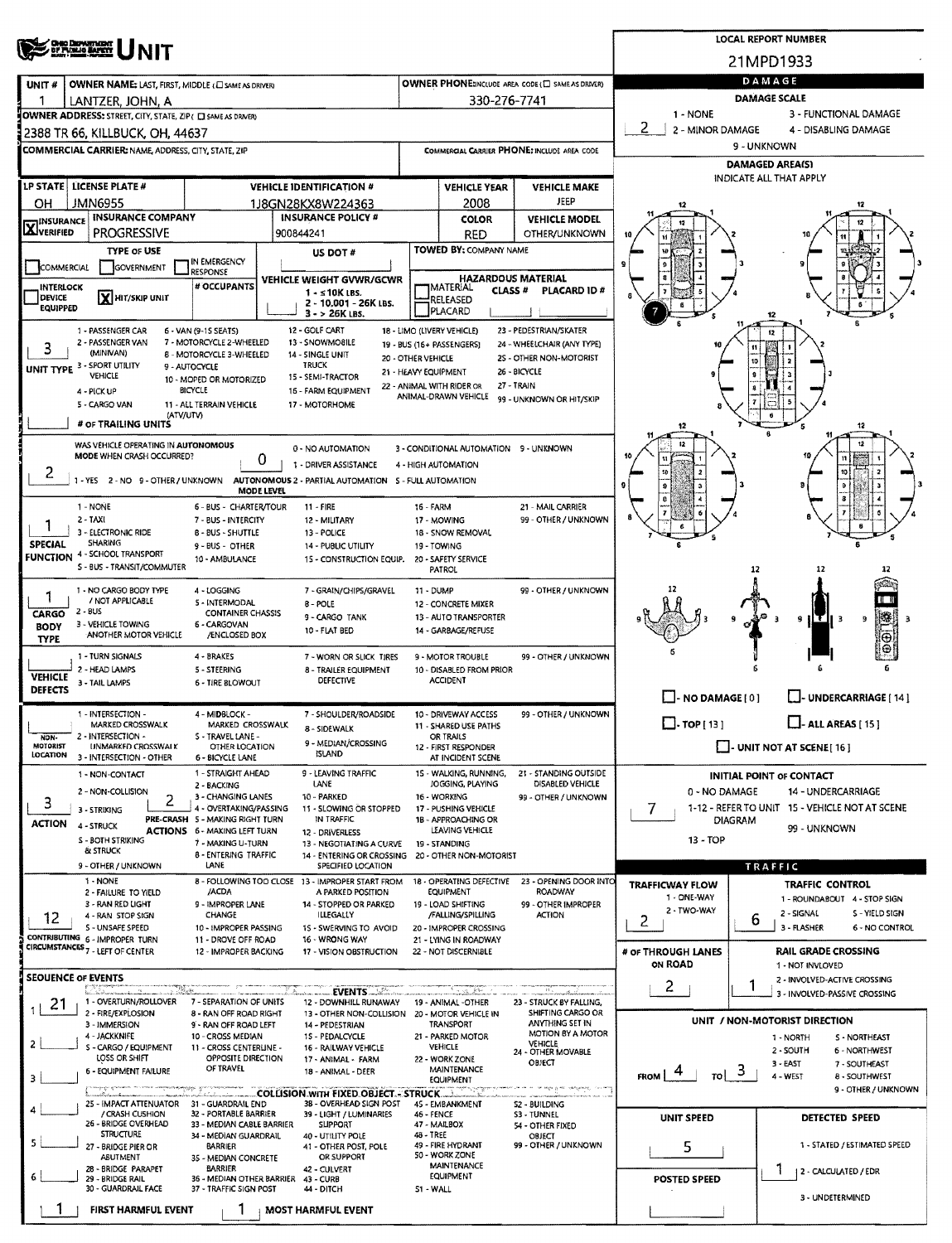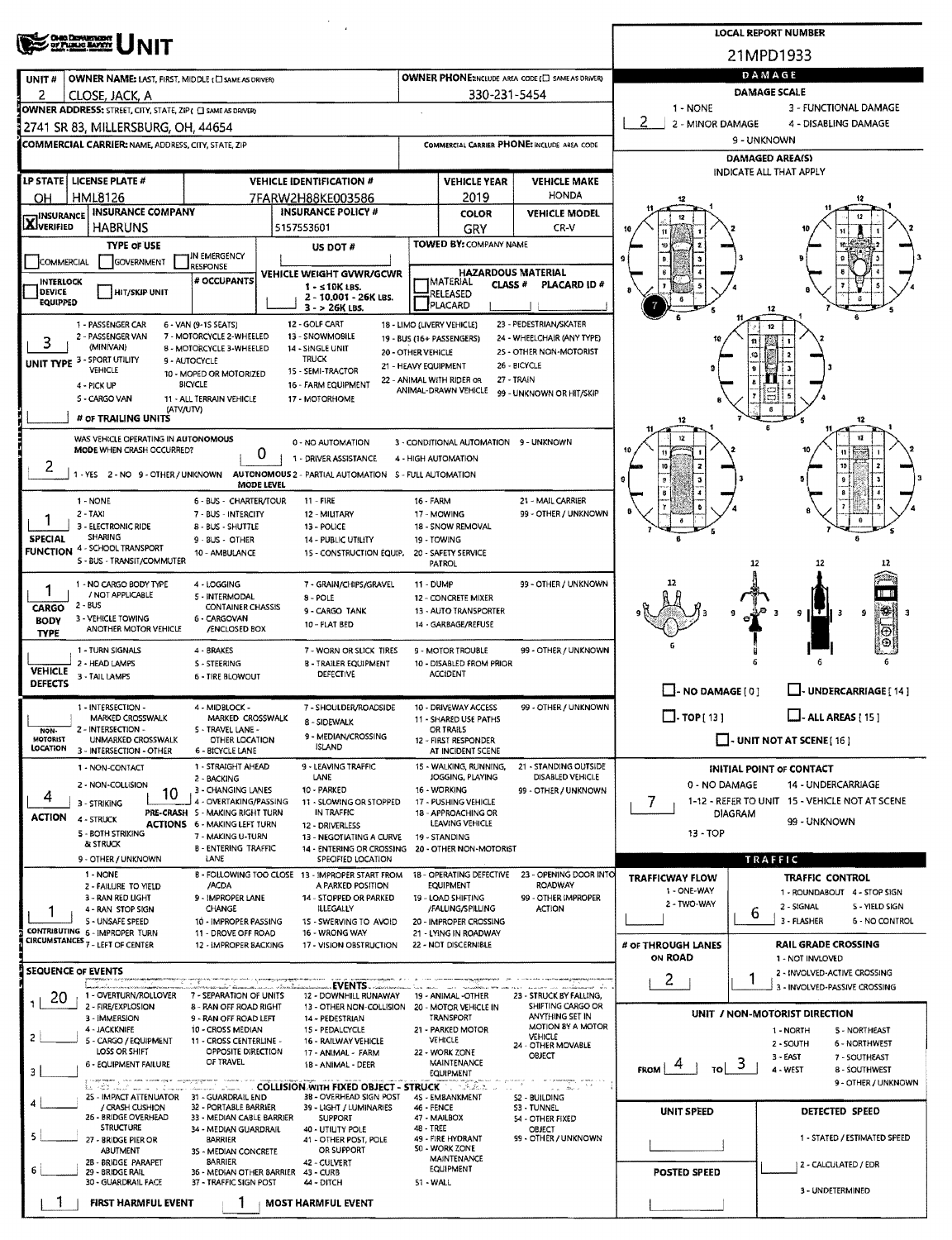|                                                           | <b>EREARE MOTORIST / NON-MOTORIST</b>                                                |                                   |                                                                          |    |                                                                              |                                                                                           |                                                     |                     | <b>LOCAL REPORT NUMBER</b><br>21MPD1933                                  |                                                                              |                                                 |                                   |                                                                   |                                             |                              |                                                     |                          |  |
|-----------------------------------------------------------|--------------------------------------------------------------------------------------|-----------------------------------|--------------------------------------------------------------------------|----|------------------------------------------------------------------------------|-------------------------------------------------------------------------------------------|-----------------------------------------------------|---------------------|--------------------------------------------------------------------------|------------------------------------------------------------------------------|-------------------------------------------------|-----------------------------------|-------------------------------------------------------------------|---------------------------------------------|------------------------------|-----------------------------------------------------|--------------------------|--|
| UNIT <sup>#</sup>                                         | NAME: LAST, FIRST, MIDDLE                                                            |                                   |                                                                          |    |                                                                              |                                                                                           |                                                     |                     |                                                                          | DATE OF BIRTH                                                                |                                                 |                                   |                                                                   |                                             | AGE                          | <b>GENDER</b>                                       |                          |  |
|                                                           | LANTZER, JOHN, A                                                                     |                                   |                                                                          |    |                                                                              |                                                                                           |                                                     |                     | 12/02/1961                                                               |                                                                              |                                                 |                                   |                                                                   | 60                                          | М                            |                                                     |                          |  |
|                                                           | <b>ADDRESS: STREET, CITY, STATE, ZIP</b>                                             |                                   |                                                                          |    |                                                                              |                                                                                           |                                                     |                     |                                                                          | <b>CONTACT PHONE - INCLUDE AREA CODE</b>                                     |                                                 |                                   |                                                                   |                                             |                              |                                                     |                          |  |
|                                                           | 2388 TR 66, KILLBUCK, OH, 44637                                                      |                                   |                                                                          |    |                                                                              |                                                                                           |                                                     |                     |                                                                          |                                                                              | 330-276-7741                                    |                                   |                                                                   |                                             |                              |                                                     |                          |  |
| MOTORIST / NON-MOTOR<br>INJURIES INJURED                  | <b>EMS AGENCY (NAME)</b><br>INJURED TAKEN TO: MEDICAL FACILITY (NAME, CITY)<br>TAKEN |                                   |                                                                          |    |                                                                              |                                                                                           | <b>SAFETY EQUIPMENT</b><br>USED                     |                     | <b>SEATING</b><br><b>IDOT-C</b> OMPLIANT<br><b>POSITION</b>              |                                                                              |                                                 |                                   | AIR BAG USAGE<br><b>EJECTION   TRAPPED</b>                        |                                             |                              |                                                     |                          |  |
| 5                                                         | BY<br>111                                                                            |                                   |                                                                          |    |                                                                              |                                                                                           |                                                     | 4                   |                                                                          | <b>MC HELMET</b><br>1                                                        |                                                 |                                   |                                                                   |                                             | 1                            |                                                     |                          |  |
| <b>OL STATE</b>                                           | LOCAL<br><b>OPERATOR LICENSE NUMBER</b><br><b>OFFENSE CHARGED</b><br><b>CODE</b>     |                                   |                                                                          |    |                                                                              |                                                                                           |                                                     | OFFENSE DESCRIPTION |                                                                          |                                                                              | <b>CITATION NUMBER</b>                          |                                   |                                                                   |                                             |                              |                                                     |                          |  |
| OH<br>OL CLASS                                            | RV079133<br><b>ENDORSEMENT</b>                                                       |                                   |                                                                          |    |                                                                              | ALCOHOL / DRUG SUSPECTED                                                                  |                                                     |                     |                                                                          |                                                                              | <b>ALCOHOL TEST</b>                             |                                   |                                                                   |                                             |                              | <b>DRUG TEST(S)</b>                                 |                          |  |
|                                                           |                                                                                      | <b>RESTRICTION SELECT UP TO 3</b> |                                                                          |    | <b>DRIVER</b><br><b>DISTRACTED</b>                                           | ALCOHOL<br>MARIJUANA                                                                      |                                                     |                     | <b>CONDITION</b>                                                         |                                                                              | <b>STATUS</b><br><b>TYPE</b>                    |                                   | VALUE                                                             | <b>STATUS</b>                               | TYPE                         |                                                     | RESULTS SELECT UP TO 4   |  |
| 4                                                         |                                                                                      |                                   |                                                                          |    | $18Y$ 7                                                                      | OTHER DRUG                                                                                |                                                     |                     | 1                                                                        |                                                                              | 1                                               |                                   |                                                                   |                                             |                              |                                                     |                          |  |
| UNIT #                                                    |                                                                                      |                                   | NAME: LAST, FIRST, MIDDLE                                                |    |                                                                              |                                                                                           |                                                     |                     |                                                                          |                                                                              |                                                 |                                   | DATE OF BIRTH                                                     |                                             |                              | AGE                                                 | <b>GENDER</b>            |  |
|                                                           | <b>ADDRESS: STREET, CITY, STATE, ZIP</b>                                             |                                   |                                                                          |    |                                                                              |                                                                                           |                                                     |                     |                                                                          |                                                                              |                                                 |                                   |                                                                   |                                             |                              |                                                     |                          |  |
| <b>MOTORIST / NON-MOTORIST</b>                            |                                                                                      |                                   |                                                                          |    |                                                                              |                                                                                           |                                                     |                     |                                                                          |                                                                              |                                                 |                                   | <b>CONTACT PHONE - INCLUDE AREA CODE</b>                          |                                             |                              |                                                     |                          |  |
| INJURIES INJURED                                          |                                                                                      |                                   | <b>EMS AGENCY (NAME)</b>                                                 |    |                                                                              |                                                                                           | INJURED TAKEN TO: MEDICAL FACILITY (NAME, CITY)     |                     | <b>SAFETY EQUIPMENT</b>                                                  |                                                                              |                                                 |                                   | <b>SEATING</b>                                                    |                                             | AIR BAG USAGE                | EJECTION                                            | <b>TRAPPED</b>           |  |
|                                                           | <b>TAKEN</b><br>۱B۷                                                                  |                                   |                                                                          |    |                                                                              |                                                                                           |                                                     |                     | lused                                                                    |                                                                              |                                                 | DOT-COMPLIANT<br><b>MC HELMET</b> | <b>POSITION</b>                                                   |                                             |                              |                                                     |                          |  |
| <b>OL STATE</b>                                           |                                                                                      |                                   | i OPERATOR LICENSE NUMBER                                                |    |                                                                              | <b>OFFENSE CHARGED</b>                                                                    |                                                     | LOCAL<br>CODE       | OFFENSE DESCRIPTION                                                      |                                                                              |                                                 |                                   |                                                                   |                                             | <b>CITATION NUMBER</b>       |                                                     |                          |  |
|                                                           |                                                                                      |                                   |                                                                          |    |                                                                              |                                                                                           |                                                     |                     |                                                                          |                                                                              |                                                 |                                   |                                                                   |                                             |                              |                                                     |                          |  |
| OL CLASS                                                  | <b>ENDORSEMENT</b>                                                                   |                                   | <b>RESTRICTION SELECT UP TO 3</b>                                        |    | ALCOHOL / DRUG SUSPECTED<br><b>DRIVER</b><br><b>DISTRACTED</b>               |                                                                                           |                                                     |                     | <b>CONDITION</b>                                                         |                                                                              |                                                 | <b>ALCOHOL TEST</b>               |                                                                   |                                             |                              | <b>DRUG TEST(S)</b>                                 |                          |  |
|                                                           |                                                                                      |                                   |                                                                          | BY |                                                                              | ALCOHOL                                                                                   | MARIJUANA<br><b>OTHER DRUG</b>                      |                     |                                                                          |                                                                              | <b>STATUS</b>                                   | TYPE                              | VALUE                                                             | <b>STATUS</b>                               | TYPE                         |                                                     | RESULTS SELECT UP TO 4   |  |
| UNIT#                                                     |                                                                                      |                                   | NAME: LAST, FIRST, MIDDLE                                                |    |                                                                              |                                                                                           |                                                     |                     |                                                                          |                                                                              |                                                 |                                   | DATE OF BIRTH                                                     |                                             |                              | AGE                                                 | <b>GENDER</b>            |  |
|                                                           |                                                                                      |                                   |                                                                          |    |                                                                              |                                                                                           |                                                     |                     |                                                                          |                                                                              |                                                 |                                   |                                                                   |                                             |                              |                                                     |                          |  |
|                                                           | <b>ADDRESS: STREET, CITY, STATE, ZIP</b>                                             |                                   |                                                                          |    |                                                                              |                                                                                           |                                                     |                     |                                                                          |                                                                              | <b>CONTACT PHONE - INCLUDE AREA CODE</b>        |                                   |                                                                   |                                             |                              |                                                     |                          |  |
|                                                           |                                                                                      |                                   |                                                                          |    |                                                                              |                                                                                           |                                                     |                     |                                                                          |                                                                              |                                                 |                                   |                                                                   |                                             |                              |                                                     |                          |  |
|                                                           | <b>INJURIES INJURED</b><br><b>EMS AGENCY (NAME)</b><br><b>TAKEN</b>                  |                                   |                                                                          |    |                                                                              | <b>SAFETY EQUIPMENT</b><br>INJURED TAKEN TO: MEDICAL FACILITY (NAME, CITY)<br><b>USED</b> |                                                     |                     |                                                                          | <b>SEATING</b><br><b>DOT-COMPLIANT</b><br>POSITION<br><sup>I</sup> MC HELMET |                                                 |                                   |                                                                   | AIR BAG USAGE<br>EJECTION<br><b>TRAPPED</b> |                              |                                                     |                          |  |
| <b>OL STATE</b>                                           | BY                                                                                   |                                   | <b>OPERATOR LICENSE NUMBER</b>                                           |    | LOCAL<br><b>OFFENSE CHARGED</b><br>OFFENSE DESCRIPTION                       |                                                                                           |                                                     |                     |                                                                          |                                                                              |                                                 |                                   |                                                                   |                                             | <b>CITATION NUMBER</b>       |                                                     |                          |  |
| MOTORIST / NON-MOTORIST                                   |                                                                                      |                                   |                                                                          |    | <b>CODE</b>                                                                  |                                                                                           |                                                     |                     |                                                                          |                                                                              |                                                 |                                   |                                                                   |                                             |                              |                                                     |                          |  |
| OL CLASS                                                  | <b>ENDORSEMENT</b>                                                                   |                                   | <b>RESTRICTION SELECT UP TO 3</b>                                        |    | ALCOHOL / DRUG SUSPECTED<br><b>DRIVER</b>                                    |                                                                                           |                                                     |                     | <b>CONDITION</b>                                                         |                                                                              | <b>ALCOHOL TEST</b>                             |                                   |                                                                   | <b>DRUG TEST(S)</b>                         |                              |                                                     |                          |  |
|                                                           |                                                                                      |                                   |                                                                          | BY | <b>DISTRACTED</b> ALCOHOL                                                    |                                                                                           | MARIJUANA<br>OTHER DRUG                             |                     |                                                                          |                                                                              | <b>STATUS</b>                                   | <b>TYPE</b>                       | VALUE                                                             | <b>STATUS</b>                               | <b>TYPE</b>                  |                                                     | RESULTS SELECT UP TO 4   |  |
|                                                           | <b>INJURIES</b>                                                                      |                                   | <b>SEATING POSITION</b>                                                  |    | AIR BAG                                                                      |                                                                                           | <b>OL CLASS</b>                                     |                     |                                                                          |                                                                              | <b>OL RESTRICTION(S)</b>                        |                                   | <b>DRIVER DISTRACTION</b>                                         |                                             |                              | <b>TEST STATUS</b>                                  |                          |  |
| 1 - FATAL                                                 |                                                                                      |                                   | - FRONT <sup>®</sup> LEFT SIDE                                           |    | 1 - NOT DEPLOYED                                                             |                                                                                           | 1 - CLASS A                                         |                     | <sup>\$</sup> 1 - Alcohol Interlock                                      |                                                                              |                                                 |                                   | <b>A - NOT DISTRACTED</b>                                         |                                             |                              | 1 - NONE GIVEN.                                     |                          |  |
| 2 - SUSPECTED SERIOUS<br>INJURY                           |                                                                                      |                                   | (MOTORCYCLE DRIVER)<br>2 - FRONT - MIDDLE                                |    | 2 - DEPLOYED FRONT<br>3 DEPLOYED SIDE<br><b>4<sup>%</sup> DEPLOYED BOTH:</b> |                                                                                           | $(2 - CLASS B)$                                     |                     | <b>DEVICE</b><br><b>2 - CDLINTRASTATE ONLY:</b>                          |                                                                              |                                                 |                                   | 2 - MANUALLY OPERATING AN<br><b>ELECTRONIC</b>                    |                                             |                              | 2 - TEST REFUSED<br>$3 - TEST$ GIVEN, $\frac{1}{2}$ |                          |  |
| 3 - SUSPECTED MINOR<br><b>INJURY</b>                      |                                                                                      |                                   | 3 - FRONT - RIGHT SIDE<br>4 - SECOND - LEFT SIDE                         |    | <b>FRONT/SIDE</b><br>5 - NOT APPLICABLE                                      |                                                                                           | 3 - CLASS C<br>4 - REGULAR CLASS                    |                     | 3 - CORRECTIVE LENSES<br>4 - FARM WAIVER                                 |                                                                              |                                                 |                                   | COMMUNICATION DEVICE<br>(TEXTING, TYPING,                         |                                             |                              | / UNUSABLE                                          | CONTAMINATED SAMPLE      |  |
| 4 - POSSIBLE INJURY.<br>5 - NO APPARENT INJURY            |                                                                                      |                                   | (MOTORCYCLE PASSENGER)<br>5 - SECOND - MIDDLE<br>6 - SECOND - RIGHT SIDE |    | 9 - DEPLOYMENT UNKNOWN                                                       |                                                                                           | (OHIO = D)√                                         |                     | <b>5 - EXCEPT CLASS A BUS</b><br>6 - EXCEPT CLASS A                      | & CLASS B BUS                                                                |                                                 |                                   | <b>DIALING</b><br>- TALKING ON HANDS-FREE<br>COMMUNICATION DEVICE |                                             | 4 - TEST GIVEN,              | RESULTS KNOWN                                       |                          |  |
|                                                           |                                                                                      |                                   | <b>7-THIRD</b> <sup>2</sup> LEFT SIDE<br>(MOTORCYCLE SIDE CAR)           |    | EJECTION                                                                     |                                                                                           | 5 - M/C MOPED ONLY<br>6 - NO VALID OL               |                     | <b>37 - EXCEPT TRACTOR-TRAILER</b><br><b>8 - INTERMEDIATE LICENSE</b>    |                                                                              |                                                 |                                   | 4 - TALKING ON HAND-HELD<br>COMMUNICATION DEVICE.                 |                                             | S - TEST GIVEN.              | RESULTS UNKNOWN                                     |                          |  |
| <b>INJURIES TAKEN BY</b><br>- NOT TRANSPORTED             |                                                                                      |                                   | 8 - THIRD - MIDDLE<br>\$9 - THIRD - RIGHT SIDE                           |    | 1. NOT EIECTED<br>2 - PARTIALLY EJECTED                                      |                                                                                           | <b>OL ENDORSEMENT</b>                               |                     |                                                                          | <b>RESTRICTIONS</b><br>LEARNER'S PERMIT                                      |                                                 |                                   | 5 - OTHER ACTIVITY WITH AN<br><b>ELECTRONIC DEVICE</b>            |                                             | $1 - \text{NONE}$ (s.f.      |                                                     | <b>ALCOHOL TEST TYPE</b> |  |
| /TREATED AT SCENE<br>2 - EMS                              |                                                                                      |                                   | : 10 - SLEEPER SECTION<br>OF TRUCK CAB                                   |    | <b>3 - TOTALLY EJECTED</b><br>4 - NOT APPLICABLE                             |                                                                                           | ;H - HAZMAT∘                                        |                     | <b>RESTRICTIONS</b><br>10 - LIMITED TO DAYLIGHT                          |                                                                              |                                                 |                                   | 6 - PASSENGER<br>7 - OTHER DISTRACTION<br>INSIDE THE VEHICLE?     |                                             | 2 - BLOOD<br>3 - URINE       |                                                     |                          |  |
| 3 - POLICE                                                |                                                                                      |                                   | 11 - PASSENGER IN<br>OTHER ENCLOSED CARGO                                |    | <b>TRAPPED</b>                                                               |                                                                                           | M - MOTORCYCLE<br>P- PASSENGER -                    |                     | ONLY.<br>11 - LIMITED TO EMPLOYMENT.<br>12 - Limited - Other             |                                                                              |                                                 |                                   | <b>B-OTHER DISTRACTION</b><br>OUTSIDE THE VEHICLE                 |                                             | 4 - BREATH<br><b>S-OTHER</b> |                                                     |                          |  |
| <b>9 - OTHER / UNKNOWN</b>                                |                                                                                      |                                   | AREA (NON-TRAILING UNIT,<br>BUS, PICK-UP WITH CAP)                       |    | 1- NOT TRAPPED<br>2: EXTRICATED BY                                           |                                                                                           | $\mathsf{N}\cdot\mathsf{TANKER}$                    |                     | 13 - MECHANICAL DEVICES                                                  | (SPECIAL BRAKES, HAND.                                                       |                                                 |                                   | <b>9 - OTHER / UNKNOWN.</b><br><b>CONDITION</b>                   |                                             |                              | <b>DRUG TEST TYPE</b>                               |                          |  |
| <b>SAFETY EQUIPMENT</b>                                   |                                                                                      |                                   | 12 - PASSENGER IN<br>UNENCLOSED CARGO AREA <sup>123</sup> - FREED BY .   |    | <b>MECHANICAL MEANS</b>                                                      |                                                                                           | Q - MOTOR SCOOTER"                                  |                     |                                                                          | CONTROLS, OR OTHER<br><b>ADARTIVE DEVICES)</b>                               |                                                 |                                   | J - APPARENTLY NORMAL -                                           |                                             | 1 - NONE<br>$2 - BLOOD$      |                                                     |                          |  |
| 1'- NONE USED<br>2 - SHOULDER BELT:ONLY<br>USED.          |                                                                                      |                                   | 13 - TRAILING UNIT<br>14 - RIDING ON VEHICLE<br><b>EXTERIOR</b>          |    | r - Three-Wheel<br>NON-MECHANICAL MEANS<br>MOTORCYCLE                        |                                                                                           |                                                     |                     | 14 - MILITARY VEHICLES ONLY<br>15 - MOTOR VEHICLES                       |                                                                              |                                                 |                                   | 2 - PHYSICAL IMPAIRMENT<br>3 - EMOTIONAL (E.G.,                   |                                             | 3 - URINE<br>4 - OTHER       |                                                     |                          |  |
| 3 - LAP BELT ONLY USED<br>4 = SHOULDER & LAP BELT         |                                                                                      |                                   | (NON-TRAILING UNIT)<br>15 - NON-MOTORIST                                 |    | ∤S - SCHOOL BUS∙<br><b>T - DOUBLE &amp; TRIPLE-</b>                          |                                                                                           |                                                     |                     | WITHOUT AIR BRAKES<br><b>16 - OUTSIDE MIRROR</b><br>:17 - PROSTHETIC AID |                                                                              | DEPRESSED, ANGRY,<br>DISTURBED)<br>4 - ILLINESS |                                   |                                                                   | DRUG TEST RESULT(S)<br>1 - AMPHETAMINES     |                              |                                                     |                          |  |
| <b>USED</b><br>5 - CHILD RESTRAINT SYSTEM                 |                                                                                      |                                   | 99 - OTHER / UNKNOWN                                                     |    |                                                                              | 蒂                                                                                         | <b>TRAILERS <i>Party</i></b><br>X - TANKER / HAZMAT |                     | $^4$ 18 - OTHER $_\odot$                                                 |                                                                              |                                                 |                                   | 5 - FELL ASLEEP, FAINTED,<br><b>FATIGUED, ETC.</b>                |                                             |                              | 2 - BARBITURÁTES<br>3 - BENZODIAZEPINES             |                          |  |
| - FORWARD FACING.<br>6 - CHILD RESTRAINT SYSTEM           |                                                                                      |                                   |                                                                          |    |                                                                              | N                                                                                         | <b>GENDER</b>                                       |                     |                                                                          |                                                                              |                                                 |                                   | 6 - UNDER THE INFLUENCE OF<br>MEDICATIONS / DRUGS /               |                                             | 5 - COCAINE                  | 4 - CANNABINOIDS                                    |                          |  |
| - REAR FACING"<br>7 - BOOSTER SEAT                        |                                                                                      |                                   |                                                                          |    |                                                                              |                                                                                           | F - FEMALE                                          |                     |                                                                          |                                                                              |                                                 | 19.                               | <b>ALCOHOL</b><br>- OTHER / UNKNOWN                               |                                             | 7 - OTHER                    | 6 - OPIATES / OPIOIDS                               |                          |  |
| <b>8 - HELMET USED</b><br>9 - PROTECTIVE' PADS USED       |                                                                                      |                                   |                                                                          |    |                                                                              |                                                                                           | M - MALE:<br>U - OTHER ZUNKNOWN                     |                     |                                                                          |                                                                              |                                                 |                                   |                                                                   |                                             |                              | '8 - NEGATIVE RESULTS                               |                          |  |
| (ELBOWS, KNEES, ETC)<br>10 - REFLECTIVE CLOTHING          |                                                                                      |                                   |                                                                          |    |                                                                              |                                                                                           |                                                     |                     |                                                                          |                                                                              |                                                 |                                   |                                                                   |                                             |                              |                                                     |                          |  |
| 11 - LIGHTING - PEDESTRIAN<br><sup>2</sup> / BICYCLE ONLY |                                                                                      |                                   | 念明か                                                                      |    |                                                                              |                                                                                           |                                                     |                     |                                                                          |                                                                              |                                                 |                                   |                                                                   |                                             |                              |                                                     |                          |  |
| 99 - OTHER / UNKNOWN                                      |                                                                                      |                                   |                                                                          |    |                                                                              |                                                                                           |                                                     |                     |                                                                          |                                                                              |                                                 |                                   | ida Pa                                                            |                                             |                              |                                                     |                          |  |